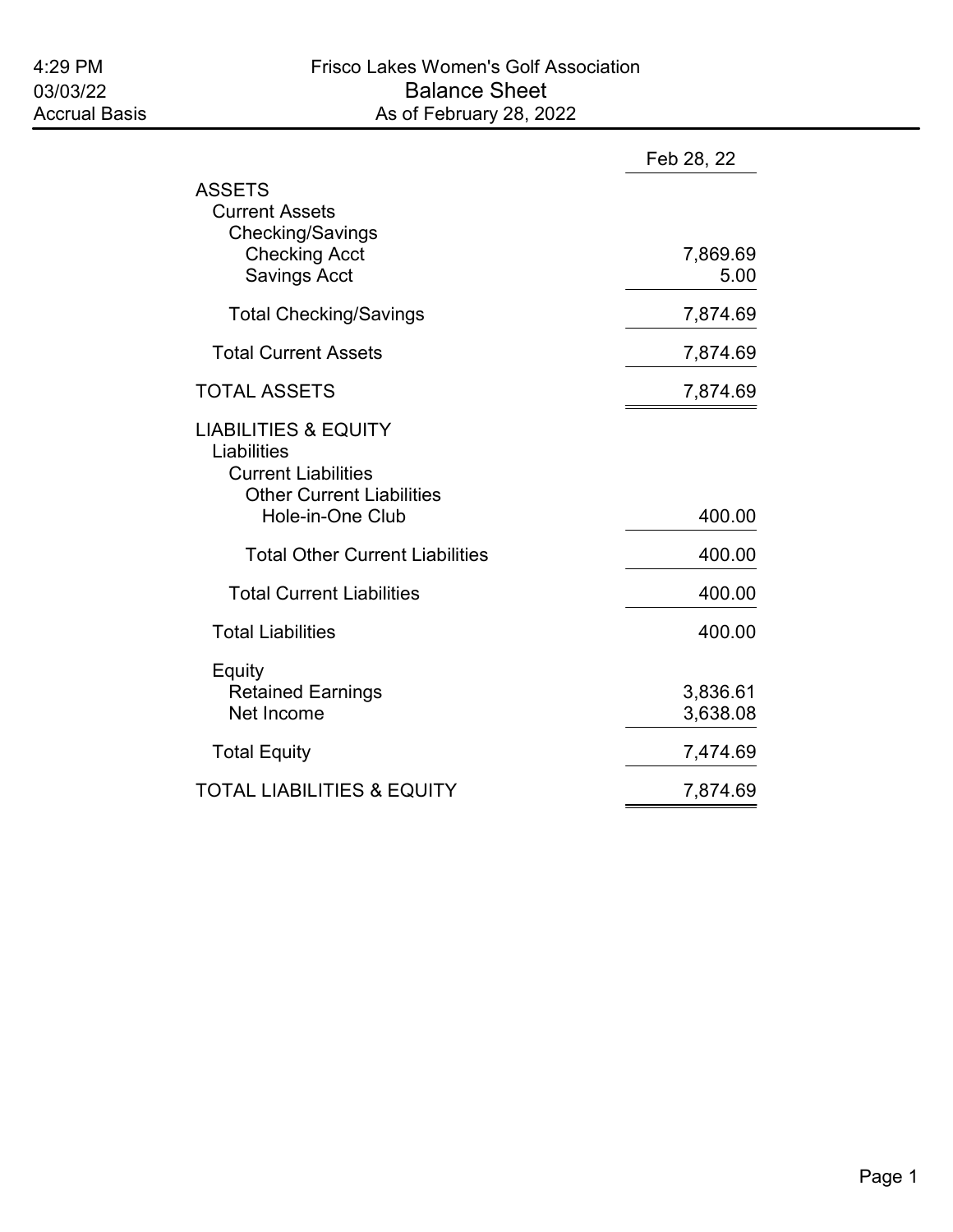# 4:31 PM Frisco Lakes Women's Golf Association 03/03/22 Profit & Loss

|                                   | Feb <sub>22</sub> |
|-----------------------------------|-------------------|
| Ordinary Income/Expense<br>Income |                   |
| Event Prize Fund Fee              | 4.00              |
| Interest/Dividends Earned         | 0.36              |
| <b>Meal Fees</b>                  | 16.00             |
| <b>Member Dues</b>                | 275.00            |
| <b>Total Income</b>               | 295.36            |
| <b>Gross Profit</b>               | 295.36            |
| Expense                           |                   |
| <b>Computer Software</b>          | 840.00            |
| <b>Klck Off Party</b>             | 2,146.72          |
| <b>Total Expense</b>              | 2,986.72          |
| Net Ordinary Income               | $-2,691.36$       |
| Net Income                        | $-2,691.36$       |
|                                   |                   |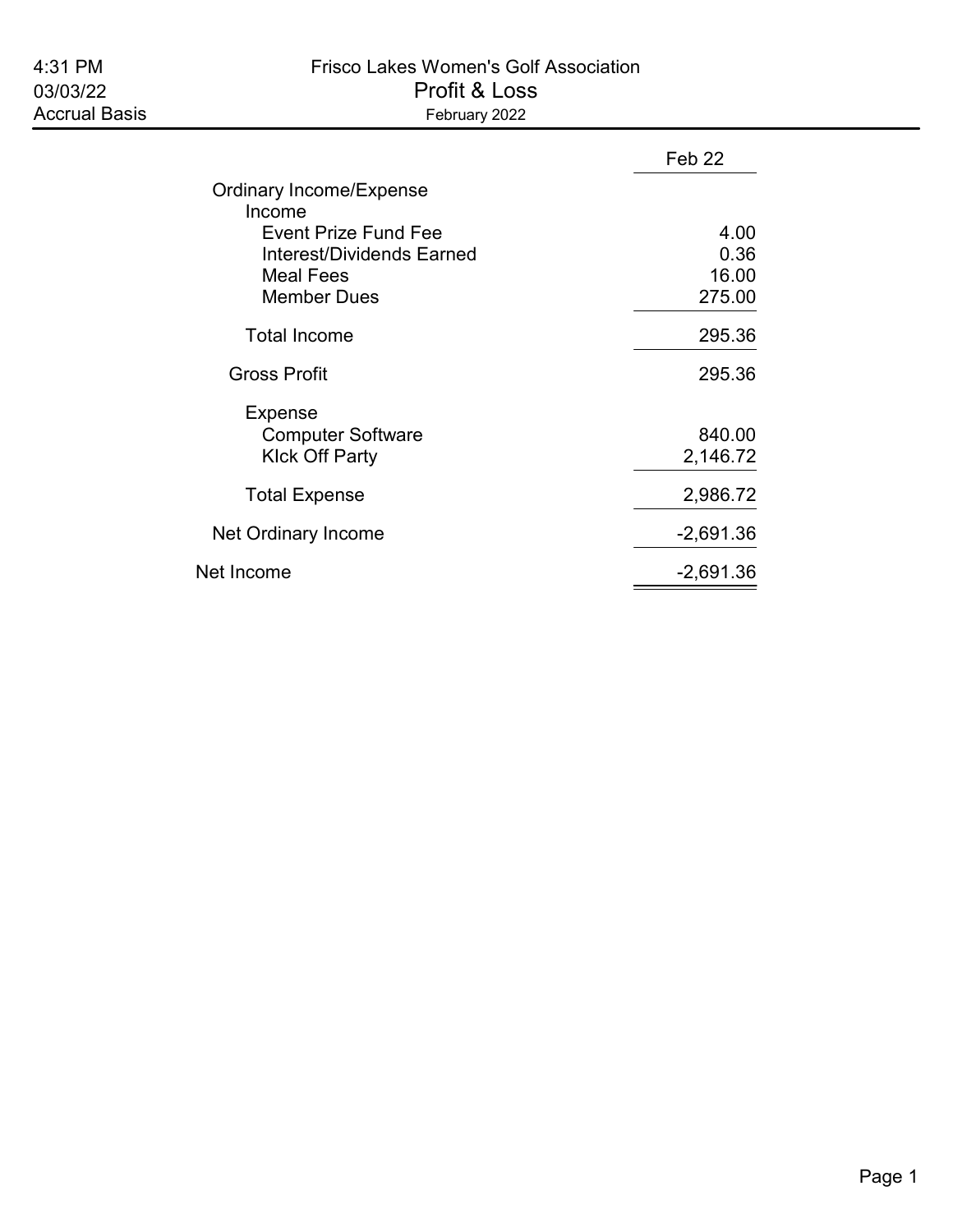|                                  | 9 Hole Scramble |               | Administration |               | <b>Closing Day Tournament</b> |               |
|----------------------------------|-----------------|---------------|----------------|---------------|-------------------------------|---------------|
|                                  | Jan - Feb 22    | <b>Budget</b> | Jan - Feb 22   | <b>Budget</b> | Jan - Feb 22                  | <b>Budget</b> |
| <b>Ordinary Income/Expense</b>   |                 |               |                |               |                               |               |
| Income                           |                 |               |                |               |                               |               |
| <b>Event Prize Fund Fee</b>      | 0.00            |               | 0.00           | 0.00          | 0.00                          |               |
| <b>Interest/Dividends Earned</b> | 0.00            |               | 0.80           |               | 0.00                          |               |
| <b>Meal Fees</b>                 | 0.00            |               | 0.00           | 0.00          | 0.00                          |               |
| <b>Member Dues</b>               | 0.00            |               | 6,885.00       | 6,500.00      | 0.00                          |               |
| <b>Partners &amp; Donations</b>  | 0.00            |               | 0.00           |               | 0.00                          |               |
| <b>Total Income</b>              | 0.00            |               | 6,885.80       | 6,500.00      | 0.00                          |               |
| <b>Gross Profit</b>              | 0.00            |               | 6,885.80       | 6,500.00      | 0.00                          |               |
| <b>Expense</b>                   |                 |               |                |               |                               |               |
| 9 Hole Scramble                  | 0.00            | 350.00        | 0.00           |               | 0.00                          |               |
| <b>Bank Service Charges</b>      | 0.00            |               | 0.00           | 5.00          | 0.00                          |               |
| <b>Closing Day Tournament</b>    | 0.00            |               | 0.00           |               | 0.00                          | 350.00        |
| <b>Computer Software</b>         | 0.00            |               | 990.00         | 930.00        | 0.00                          |               |
| <b>Eclectic Tournament</b>       | 0.00            |               | 0.00           |               | 0.00                          |               |
| <b>Event Prize Fund Payouts</b>  | 0.00            |               | 0.00           | 1.00          | 0.00                          |               |
| <b>Halloween Tournament</b>      | 0.00            |               | 0.00           |               | 0.00                          |               |
| <b>Holiday Party</b>             | 0.00            |               | 0.00           |               | 0.00                          |               |
| <b>Kick Off Party</b>            | 0.00            |               | 0.00           |               | 0.00                          |               |
| <b>Match Play Expenses</b>       | 0.00            |               | 0.00           |               | 0.00                          |               |
| <b>Meal Expense</b>              | 0.00            |               | 0.00           |               | 0.00                          |               |
| <b>Miscellaneous</b>             | 0.00            |               | 0.00           | 150.00        | 0.00                          |               |
| <b>Night Golf</b>                | 0.00            |               | 0.00           | 200.00        | 0.00                          |               |
| <b>Opening Day Tournament</b>    | 0.00            |               | 0.00           |               | 0.00                          |               |
| <b>Secret Partner Tournament</b> | 0.00            |               | 0.00           |               | 0.00                          |               |
| <b>Storage Fee</b>               | 0.00            |               | 131.00         | 760.00        | 0.00                          |               |
| <b>Summer Scramble</b>           | 0.00            |               | 0.00           |               | 0.00                          |               |
| <b>Summer Social</b>             | 0.00            |               | 0.00           |               | 0.00                          |               |
| <b>Supplies</b>                  | 0.00            |               | 0.00           | 75.00         | 0.00                          |               |
| <b>Tips</b>                      | 0.00            |               | 0.00           | 300.00        | 0.00                          |               |
| <b>Wildflower Cup</b>            | 0.00            |               | 0.00           |               | 0.00                          |               |
| <b>Year-End Awards</b>           | 0.00            |               | 0.00           | 250.00        | 0.00                          |               |
| <b>Total Expense</b>             | 0.00            | 350.00        | 1,121.00       | 2,671.00      | 0.00                          | 350.00        |
| <b>Net Ordinary Income</b>       | 0.00            | $-350.00$     | 5,764.80       | 3,829.00      | 0.00                          | $-350.00$     |
| Net Income                       | 0.00            | $-350.00$     | 5,764.80       | 3,829.00      | 0.00                          | $-350.00$     |
|                                  |                 |               |                |               |                               |               |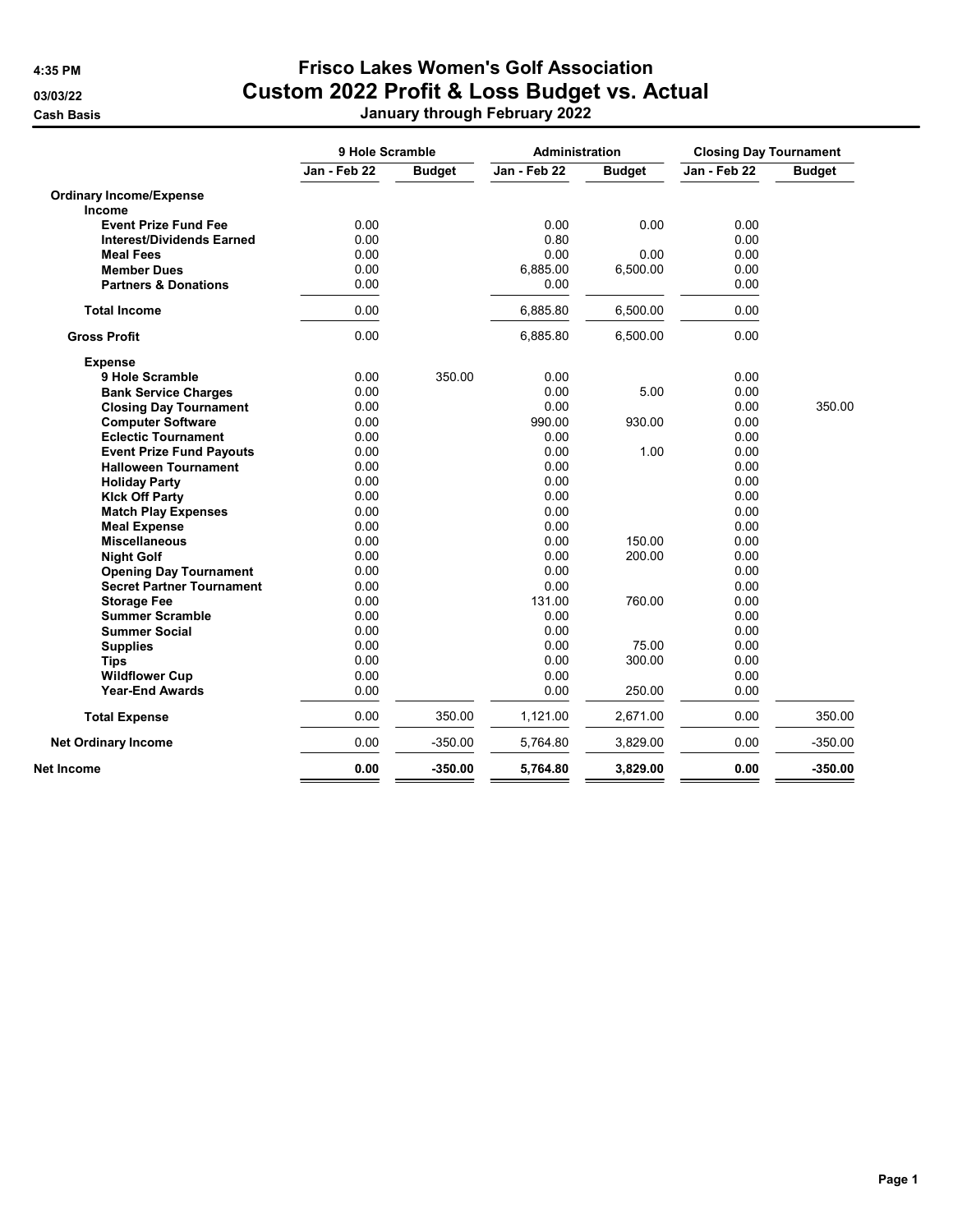|                                  | <b>Eclectic Tournament</b> |               | <b>Halloween Tournament</b> |               | <b>Happy Hour</b> |               |
|----------------------------------|----------------------------|---------------|-----------------------------|---------------|-------------------|---------------|
|                                  | Jan - Feb 22               | <b>Budget</b> | Jan - Feb 22                | <b>Budget</b> | Jan - Feb 22      | <b>Budget</b> |
| <b>Ordinary Income/Expense</b>   |                            |               |                             |               |                   |               |
| <b>Income</b>                    |                            |               |                             |               |                   |               |
| <b>Event Prize Fund Fee</b>      | 0.00                       |               | 0.00                        |               | 0.00              |               |
| <b>Interest/Dividends Earned</b> | 0.00                       |               | 0.00                        |               | 0.00              |               |
| <b>Meal Fees</b>                 | 0.00                       |               | 0.00                        |               | 0.00              |               |
| <b>Member Dues</b>               | 0.00                       |               | 0.00                        |               | 0.00              |               |
| <b>Partners &amp; Donations</b>  | 0.00                       |               | 0.00                        |               | 0.00              |               |
| <b>Total Income</b>              | 0.00                       |               | 0.00                        |               | 0.00              |               |
| <b>Gross Profit</b>              | 0.00                       |               | 0.00                        |               | 0.00              |               |
| <b>Expense</b>                   |                            |               |                             |               |                   |               |
| 9 Hole Scramble                  | 0.00                       |               | 0.00                        |               | 0.00              |               |
| <b>Bank Service Charges</b>      | 0.00                       |               | 0.00                        |               | 0.00              |               |
| <b>Closing Day Tournament</b>    | 0.00                       |               | 0.00                        |               | 0.00              |               |
| <b>Computer Software</b>         | 0.00                       |               | 0.00                        |               | 0.00              |               |
| <b>Eclectic Tournament</b>       | 0.00                       | 350.00        | 0.00                        |               | 0.00              |               |
| <b>Event Prize Fund Payouts</b>  | 0.00                       |               | 0.00                        |               | 0.00              |               |
| <b>Halloween Tournament</b>      | 0.00                       |               | 0.00                        | 350.00        | 0.00              |               |
| <b>Holiday Party</b>             | 0.00                       |               | 0.00                        |               | 0.00              |               |
| <b>Kick Off Party</b>            | 0.00                       |               | 0.00                        |               | 0.00              |               |
| <b>Match Play Expenses</b>       | 0.00                       |               | 0.00                        |               | 0.00              |               |
| <b>Meal Expense</b>              | 0.00                       |               | 0.00                        |               | 0.00              |               |
| <b>Miscellaneous</b>             | 0.00                       |               | 0.00                        |               | 0.00              |               |
| <b>Night Golf</b>                | 0.00                       |               | 0.00                        |               | 0.00              |               |
| <b>Opening Day Tournament</b>    | 0.00                       |               | 0.00                        |               | 0.00              |               |
| <b>Secret Partner Tournament</b> | 0.00                       |               | 0.00                        |               | 0.00              |               |
| <b>Storage Fee</b>               | 0.00                       |               | 0.00                        |               | 0.00              |               |
| <b>Summer Scramble</b>           | 0.00                       |               | 0.00                        |               | 0.00              |               |
| <b>Summer Social</b>             | 0.00                       |               | 0.00                        |               | 0.00              | 200.00        |
| <b>Supplies</b>                  | 0.00                       |               | 0.00                        |               | 0.00              |               |
| <b>Tips</b>                      | 0.00                       |               | 0.00                        |               | 0.00              |               |
| <b>Wildflower Cup</b>            | 0.00                       |               | 0.00                        |               | 0.00              |               |
| <b>Year-End Awards</b>           | 0.00                       |               | 0.00                        |               | 0.00              |               |
| <b>Total Expense</b>             | 0.00                       | 350.00        | 0.00                        | 350.00        | 0.00              | 200.00        |
| <b>Net Ordinary Income</b>       | 0.00                       | $-350.00$     | 0.00                        | $-350.00$     | 0.00              | $-200.00$     |
| Net Income                       | 0.00                       | $-350.00$     | 0.00                        | $-350.00$     | 0.00              | $-200.00$     |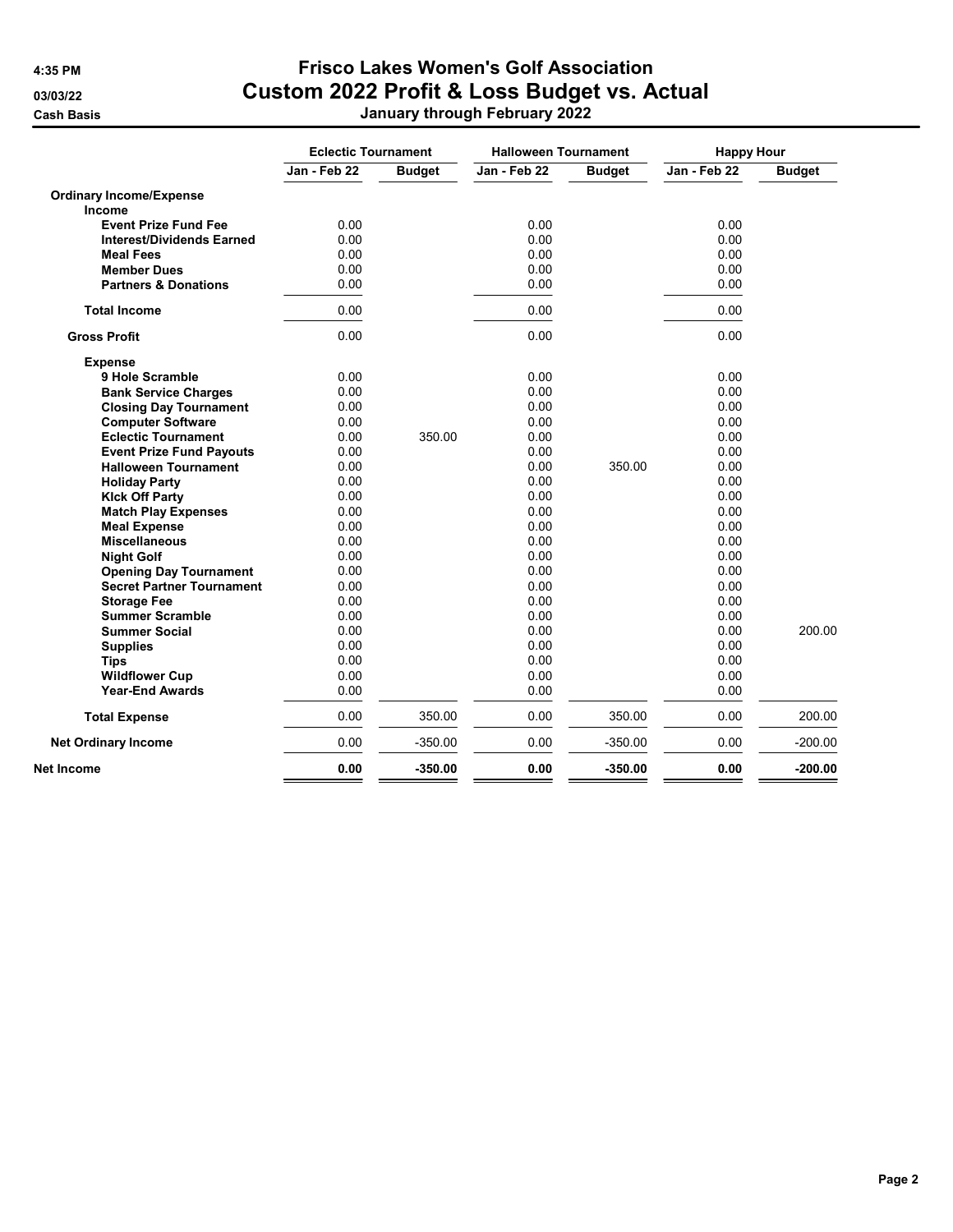|                                  | <b>Holiday Party</b> |               | <b>Kick-Off Party</b> |               | <b>Match Play</b> |               |
|----------------------------------|----------------------|---------------|-----------------------|---------------|-------------------|---------------|
|                                  | Jan - Feb 22         | <b>Budget</b> | Jan - Feb 22          | <b>Budget</b> | Jan - Feb 22      | <b>Budget</b> |
| <b>Ordinary Income/Expense</b>   |                      |               |                       |               |                   |               |
| Income                           |                      |               |                       |               |                   |               |
| <b>Event Prize Fund Fee</b>      | 0.00                 |               | 0.00                  |               | 0.00              |               |
| <b>Interest/Dividends Earned</b> | 0.00                 |               | 0.00                  |               | 0.00              |               |
| <b>Meal Fees</b>                 | 0.00                 |               | 0.00                  |               | 0.00              |               |
| <b>Member Dues</b>               | 0.00                 |               | 0.00                  |               | 0.00              |               |
| <b>Partners &amp; Donations</b>  | 0.00                 | 1,500.00      | 0.00                  | 1,500.00      | 0.00              |               |
| <b>Total Income</b>              | 0.00                 | 1,500.00      | 0.00                  | 1,500.00      | 0.00              |               |
| <b>Gross Profit</b>              | 0.00                 | 1,500.00      | 0.00                  | 1,500.00      | 0.00              |               |
| <b>Expense</b>                   |                      |               |                       |               |                   |               |
| 9 Hole Scramble                  | 0.00                 |               | 0.00                  |               | 0.00              |               |
| <b>Bank Service Charges</b>      | 0.00                 |               | 0.00                  |               | 0.00              |               |
| <b>Closing Day Tournament</b>    | 0.00                 |               | 0.00                  |               | 0.00              |               |
| <b>Computer Software</b>         | 0.00                 |               | 0.00                  |               | 0.00              |               |
| <b>Eclectic Tournament</b>       | 0.00                 |               | 0.00                  |               | 0.00              |               |
| <b>Event Prize Fund Payouts</b>  | 0.00                 |               | 0.00                  |               | 0.00              |               |
| <b>Halloween Tournament</b>      | 0.00                 |               | 0.00                  |               | 0.00              |               |
| <b>Holiday Party</b>             | 0.00                 | 1,500.00      | 0.00                  |               | 0.00              |               |
| <b>Kick Off Party</b>            | 0.00                 |               | 2,146.72              | 1,200.00      | 0.00              |               |
| <b>Match Play Expenses</b>       | 0.00                 |               | 0.00                  |               | 0.00              | 100.00        |
| <b>Meal Expense</b>              | 0.00                 |               | 0.00                  |               | 0.00              |               |
| <b>Miscellaneous</b>             | 0.00                 |               | 0.00                  |               | 0.00              |               |
| <b>Night Golf</b>                | 0.00                 |               | 0.00                  |               | 0.00              |               |
| <b>Opening Day Tournament</b>    | 0.00                 |               | 0.00                  |               | 0.00              |               |
| <b>Secret Partner Tournament</b> | 0.00                 |               | 0.00                  |               | 0.00              |               |
| <b>Storage Fee</b>               | 0.00                 |               | 0.00                  |               | 0.00              |               |
| <b>Summer Scramble</b>           | 0.00                 |               | 0.00                  |               | 0.00              |               |
| <b>Summer Social</b>             | 0.00                 |               | 0.00                  |               | 0.00              |               |
| <b>Supplies</b>                  | 0.00                 |               | 0.00                  |               | 0.00              |               |
| <b>Tips</b>                      | 0.00                 |               | 0.00                  |               | 0.00              |               |
| <b>Wildflower Cup</b>            | 0.00                 |               | 0.00                  |               | 0.00              |               |
| <b>Year-End Awards</b>           | 0.00                 |               | 0.00                  |               | 0.00              |               |
| <b>Total Expense</b>             | 0.00                 | 1,500.00      | 2,146.72              | 1,200.00      | 0.00              | 100.00        |
| <b>Net Ordinary Income</b>       | 0.00                 | 0.00          | $-2,146.72$           | 300.00        | 0.00              | $-100.00$     |
|                                  |                      |               |                       |               |                   | $-100.00$     |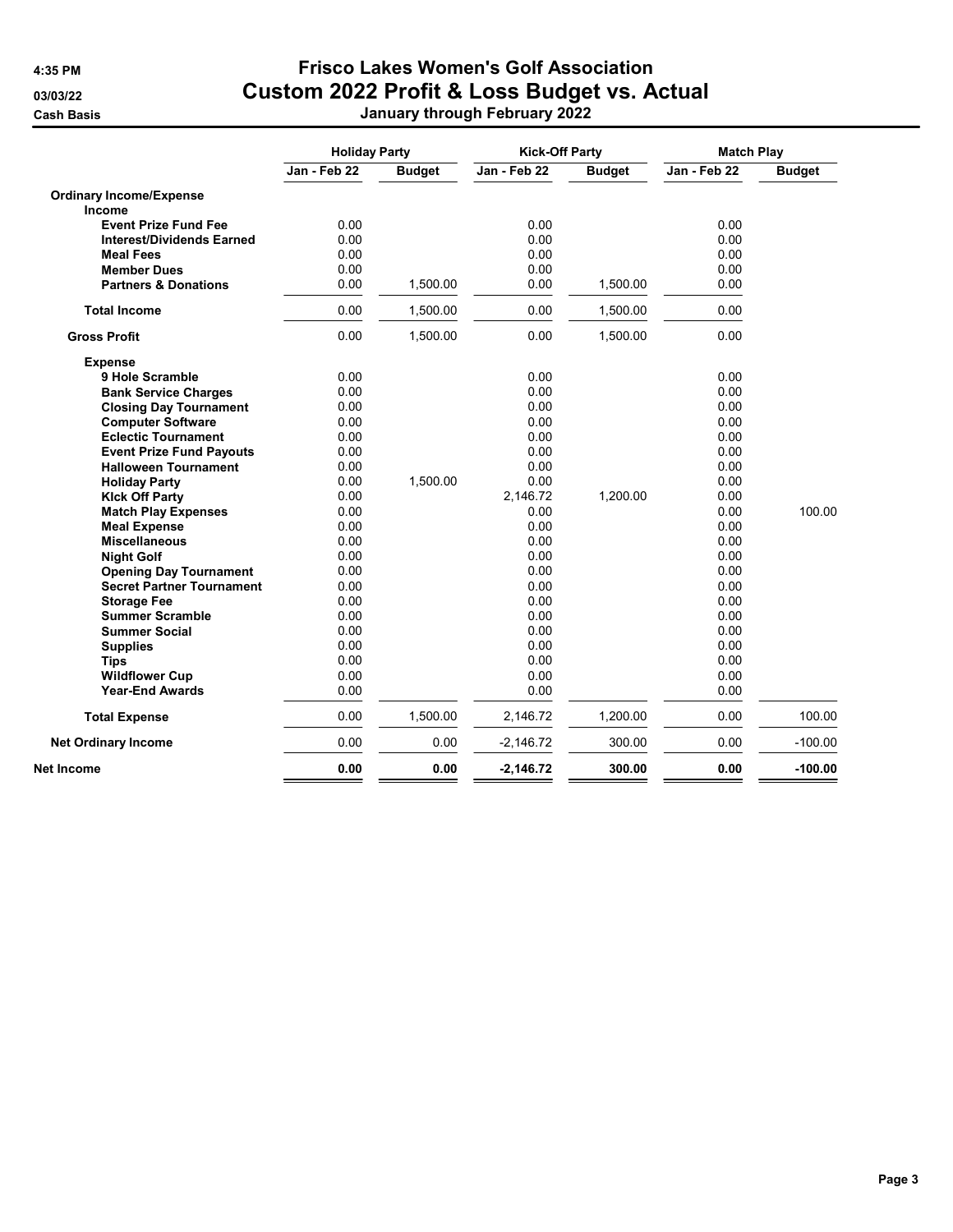|                                  | <b>Opening Day Tournament</b> |               | <b>Secret Partner Scramble</b> |               | <b>Summer Scramble</b> |               |
|----------------------------------|-------------------------------|---------------|--------------------------------|---------------|------------------------|---------------|
|                                  | Jan - Feb 22                  | <b>Budget</b> | Jan - Feb 22                   | <b>Budget</b> | Jan - Feb 22           | <b>Budget</b> |
| <b>Ordinary Income/Expense</b>   |                               |               |                                |               |                        |               |
| <b>Income</b>                    |                               |               |                                |               |                        |               |
| <b>Event Prize Fund Fee</b>      | 4.00                          |               | 0.00                           |               | 0.00                   |               |
| <b>Interest/Dividends Earned</b> | 0.00                          |               | 0.00                           |               | 0.00                   |               |
| <b>Meal Fees</b>                 | 16.00                         |               | 0.00                           |               | 0.00                   |               |
| <b>Member Dues</b>               | 0.00                          |               | 0.00                           |               | 0.00                   |               |
| <b>Partners &amp; Donations</b>  | 0.00                          |               | 0.00                           |               | 0.00                   |               |
| <b>Total Income</b>              | 20.00                         |               | 0.00                           |               | 0.00                   |               |
| <b>Gross Profit</b>              | 20.00                         |               | 0.00                           |               | 0.00                   |               |
| <b>Expense</b>                   |                               |               |                                |               |                        |               |
| 9 Hole Scramble                  | 0.00                          |               | 0.00                           |               | 0.00                   |               |
| <b>Bank Service Charges</b>      | 0.00                          |               | 0.00                           |               | 0.00                   |               |
| <b>Closing Day Tournament</b>    | 0.00                          |               | 0.00                           |               | 0.00                   |               |
| <b>Computer Software</b>         | 0.00                          |               | 0.00                           |               | 0.00                   |               |
| <b>Eclectic Tournament</b>       | 0.00                          |               | 0.00                           |               | 0.00                   |               |
| <b>Event Prize Fund Payouts</b>  | 0.00                          |               | 0.00                           |               | 0.00                   |               |
| <b>Halloween Tournament</b>      | 0.00                          |               | 0.00                           |               | 0.00                   |               |
| <b>Holiday Party</b>             | 0.00                          |               | 0.00                           |               | 0.00                   |               |
| <b>Kick Off Party</b>            | 0.00                          |               | 0.00                           |               | 0.00                   |               |
| <b>Match Play Expenses</b>       | 0.00                          |               | 0.00                           |               | 0.00                   |               |
| <b>Meal Expense</b>              | 0.00                          | 1.00          | 0.00                           |               | 0.00                   |               |
| <b>Miscellaneous</b>             | 0.00                          |               | 0.00                           |               | 0.00                   |               |
| <b>Night Golf</b>                | 0.00                          |               | 0.00                           |               | 0.00                   |               |
| <b>Opening Day Tournament</b>    | 0.00                          | 350.00        | 0.00                           |               | 0.00                   |               |
| <b>Secret Partner Tournament</b> | 0.00                          |               | 0.00                           | 350.00        | 0.00                   |               |
| <b>Storage Fee</b>               | 0.00                          |               | 0.00                           |               | 0.00                   |               |
| <b>Summer Scramble</b>           | 0.00                          |               | 0.00                           |               | 0.00                   | 350.00        |
| <b>Summer Social</b>             | 0.00                          |               | 0.00                           |               | 0.00                   |               |
| <b>Supplies</b>                  | 0.00                          |               | 0.00                           |               | 0.00                   |               |
| <b>Tips</b>                      | 0.00                          |               | 0.00                           |               | 0.00                   |               |
| <b>Wildflower Cup</b>            | 0.00                          |               | 0.00                           |               | 0.00                   |               |
| <b>Year-End Awards</b>           | 0.00                          |               | 0.00                           |               | 0.00                   |               |
| <b>Total Expense</b>             | 0.00                          | 351.00        | 0.00                           | 350.00        | 0.00                   | 350.00        |
| <b>Net Ordinary Income</b>       | 20.00                         | $-351.00$     | 0.00                           | $-350.00$     | 0.00                   | $-350.00$     |
| Net Income                       | 20.00                         | $-351.00$     | 0.00                           | $-350.00$     | 0.00                   | $-350.00$     |
|                                  |                               |               |                                |               |                        |               |